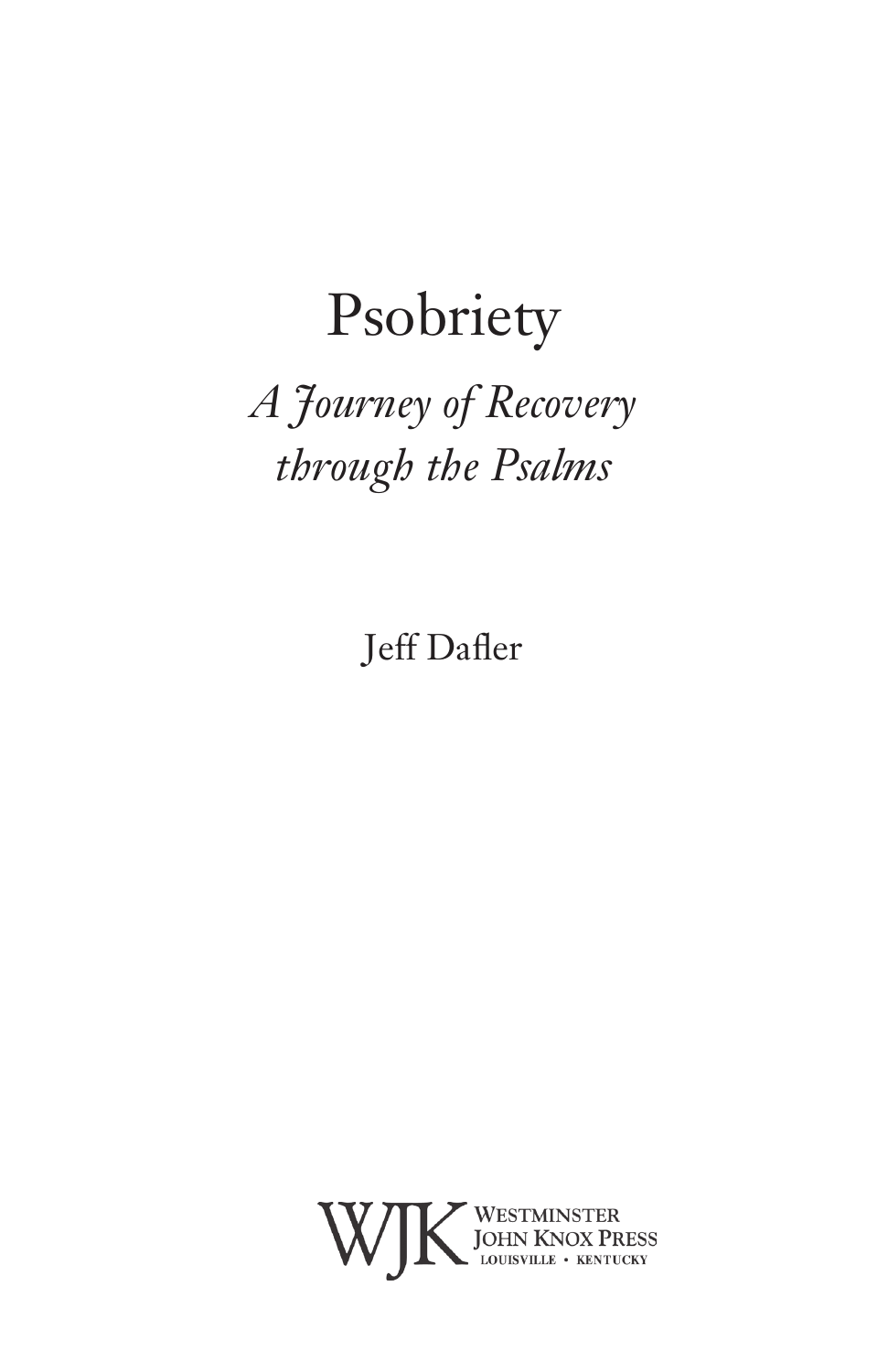## **Contents**

| Introduction       |     |
|--------------------|-----|
| The Daily Readings |     |
| <b>Works Cited</b> | 157 |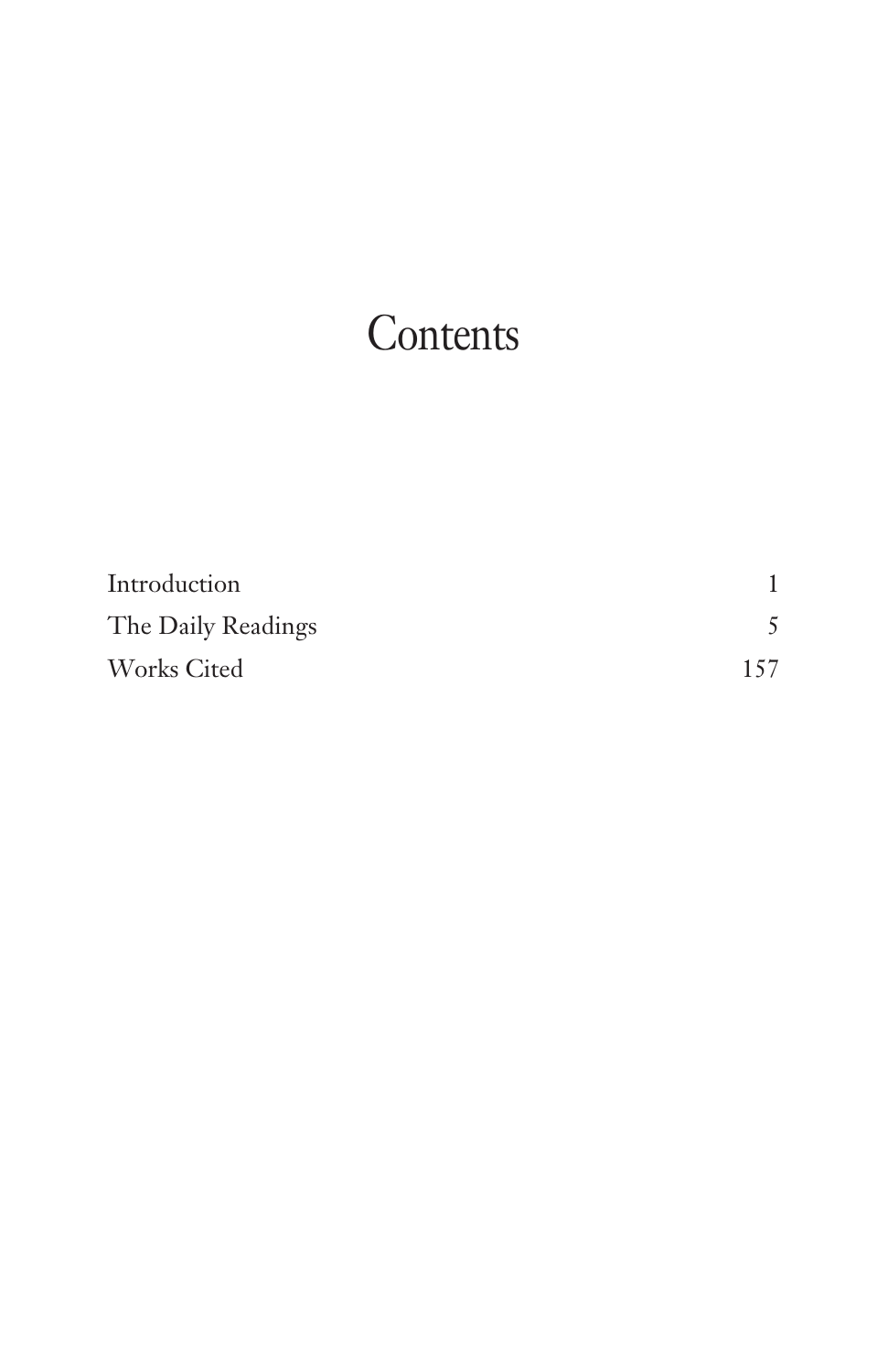#### Introduction

The book of Psalms has always been close to the heart of my spirituality. Whether near or far from a Higher Power, I turned to the Psalms at various points throughout my life as I searched for truth, freedom, and hope. So, when I finally decided to get serious about sobriety, I returned to this spectacular collection of Hebrew poetry to help sustain me on my journey of recovery.

On my first day of sobriety, an idea occurred to me that would help see me through my first five months without a drink—read one psalm each morning. Simple, right? But what a precious gift this was! As I worked my way through the book, while also beginning my work on the Twelve Steps of Alcoholics Anonymous, I found the full range of emotions that I was feeling and experiencing: fear, hope, struggle, praise, thanksgiving, anger, loss, compassion, humility, and victory.

These beautiful, stirring songs of faith bolstered my resolve, channeled my anguish, and comforted me. They gave voice to my soul, which, especially in that first month without a drink, was often too broken to speak for itself. Sometimes I cried, sometimes I laughed, but I kept coming back to them every morning. And there, in those words, I gradually found the God of my liberation.

I write this book with the newcomer in mind, but I hope the readings might be of value to anyone in recovery. I write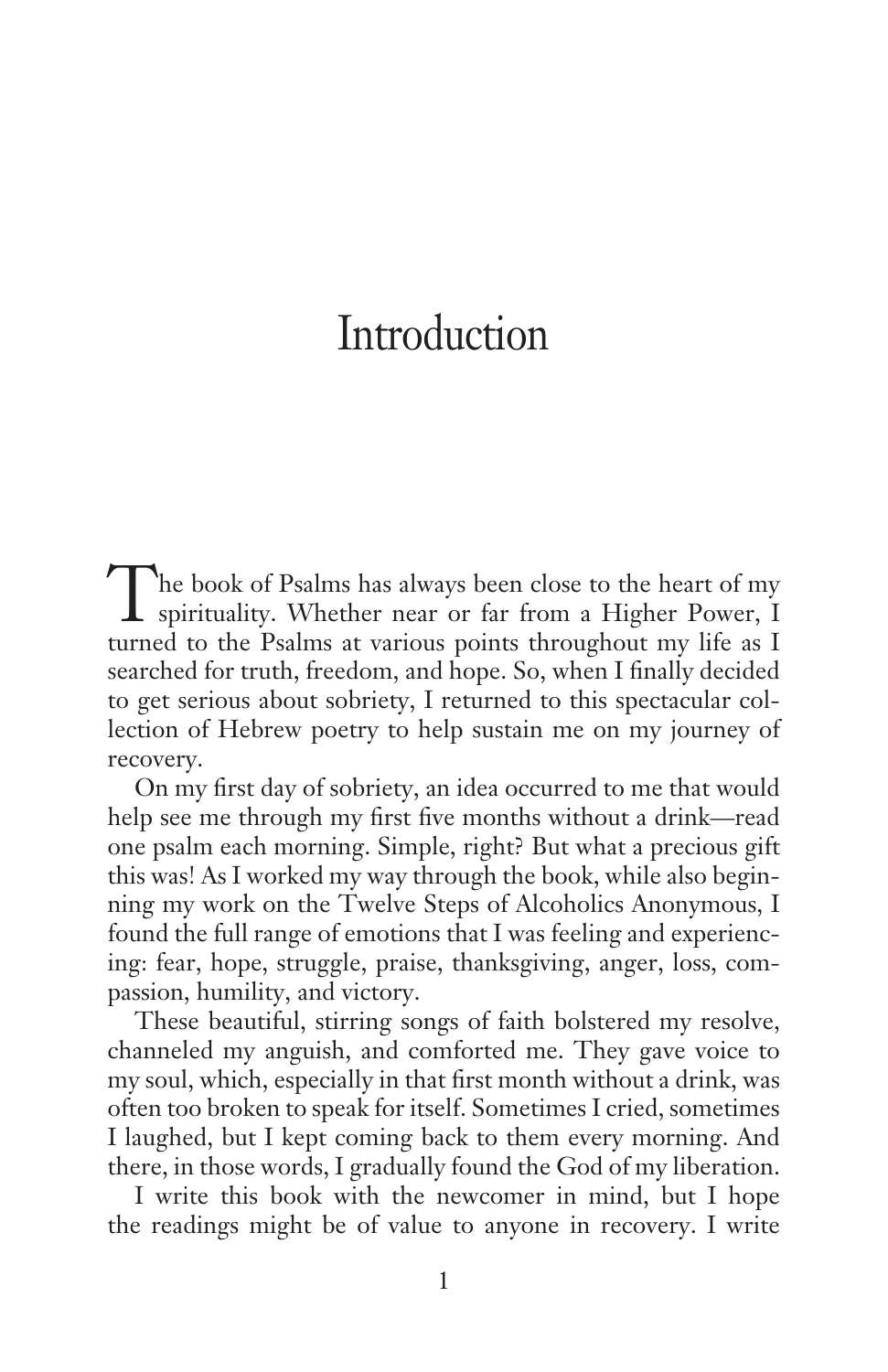specifically about my experience with alcohol, my drug of choice, but the Psalms can be a wellspring of hope for anyone who wants to break free from the shackles of addiction. While the substances we turned to as a solution to our problems might differ, we share a common bond in the hopelessness and despair we felt while in the grip of our disease—and the healing that awaits us when we accept our own powerlessness over alcohol or drugs and lean into the strength of a Higher Power.

#### **About the Psalms**

The Psalms originated as holy texts of the Jewish faith and became an integral part of the Christian canon. While I am a Christian, I have a deep respect for all faiths and the foundational principle of Alcoholics Anonymous that each one of us must build a personal relationship with the God *of our own understanding*. This book is not an endorsement of any one religion, denomination, sect, or creed over another, but simply a tool for those who seek to improve conscious contact with a power greater than themselves, as the eleventh step of the program of Alcoholics Anonymous suggests that we should do. Throughout these devotions, you will notice I use "God," "God of our understanding," and "Higher Power" interchangeably, as is common in many recovery programs. These terms are intended to be inclusive of any particular understanding of a power greater than ourselves that can help us develop and maintain a sober way of living.

In the first three words of Psalm 1, "Happy are those," we get right to the point of the book of Psalms. At their core, the Psalms provide a compelling guide to happy, God-centered living. These beautiful poems collectively suggest a set of principles that share a remarkable consistency with the steps of recovery outlined in the program of Alcoholics Anonymous. They call us to recognize and accept a Higher Power as the creator who is in charge of all things. We must submit our will to this Higher Power, learn God's teachings and live in harmony with God's plan for our lives.

When we follow this path, we will experience joy, freedom, strength, and peace. When we choose our own way over God's,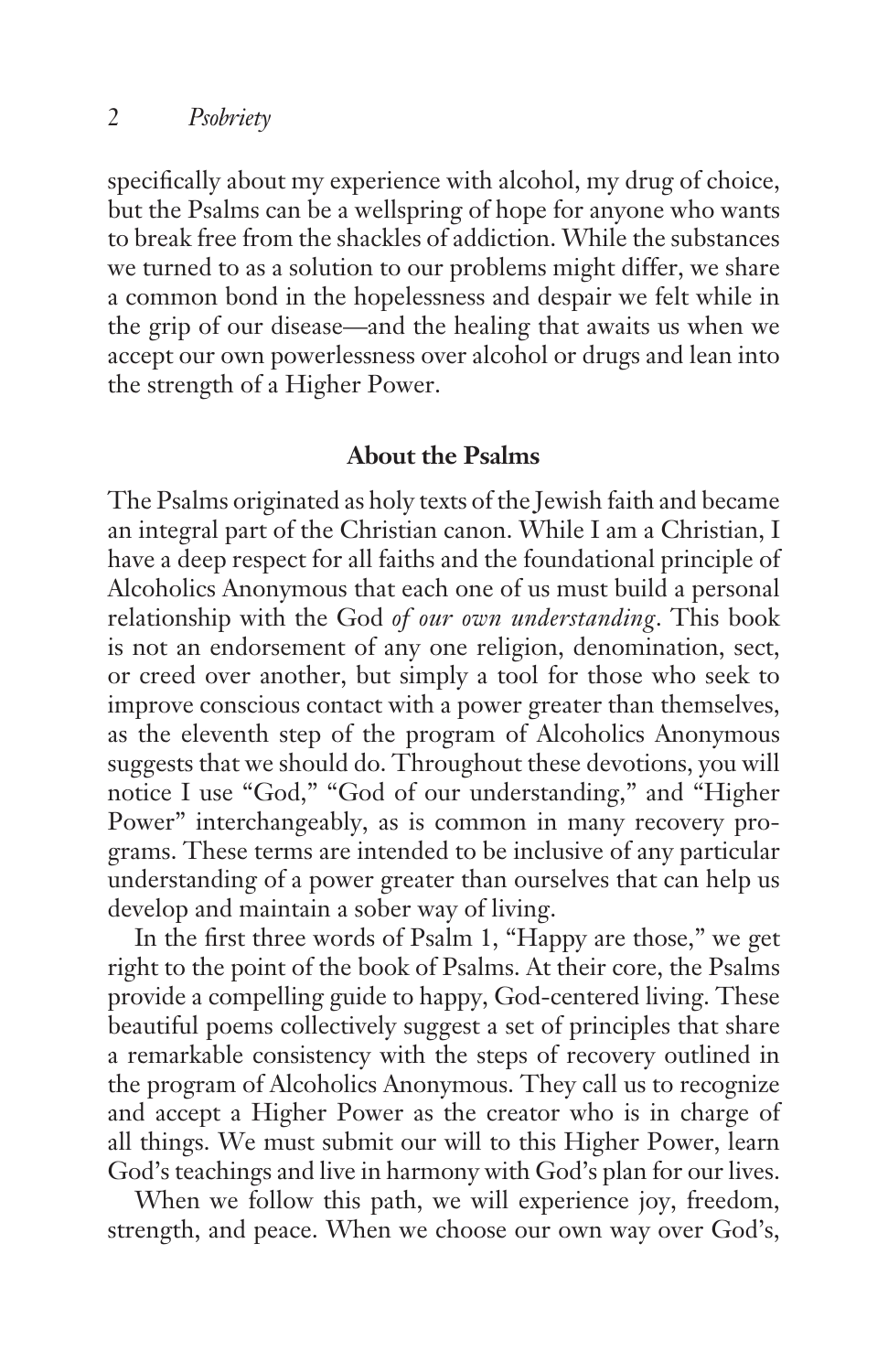things tend not to turn out so well. As a whole, the Psalms describe the striving of individuals and the broader community to live in faithful response to this Higher Power. The terms "righteousness" and "wickedness" are often used to describe what life looks like when lived in sync (righteousness) and out of sync (wickedness) with God and God's teachings or will. In the simplest of terms, righteous living, which for this alcoholic equates entirely with sober living, begins with acknowledgment that God is in control. The righteous are those who see God as the all-powerful source of everything good and seek to stay close to God, trying more each day to follow God's will and way for their lives.

The psalmists also readily admit that while God is perfect, we are not. Many of the Psalms include the anguished cries of those who have fallen short in their efforts to live in harmony with God's teachings. Bad things happen to good people, and good people sometimes do bad things. The psalmists, like all of us, try to take control back from their Higher Power and run their lives into the ditch. They suffer the pain of attempting to live life on their own terms and call out to the God of their understanding for rescue, forgiveness, comfort, and guidance. Their honesty and openness can be breathtaking in their celebration of God's good gifts, and gut-wrenching in their portrayal of the pain of human tragedy. Across the full range of victory and loss they describe, however, we see God hear their cries and restore them to physical, emotional, and spiritual health, setting them back on the righteous path that leads to happiness. God gives them the hope and strength they could never find alone, bringing them together in community to love and support one another. The God of the Psalms is always and forever the God of recovery.

#### **About the Readings**

Each of the following 150 readings is based on the corresponding psalm from the Bible. I recommend that you read one each day as part of your time of reflection and meditation. Each reading begins with a brief, one- or two-verse passage from the day's psalm, but I suggest reading the whole psalm for that day. In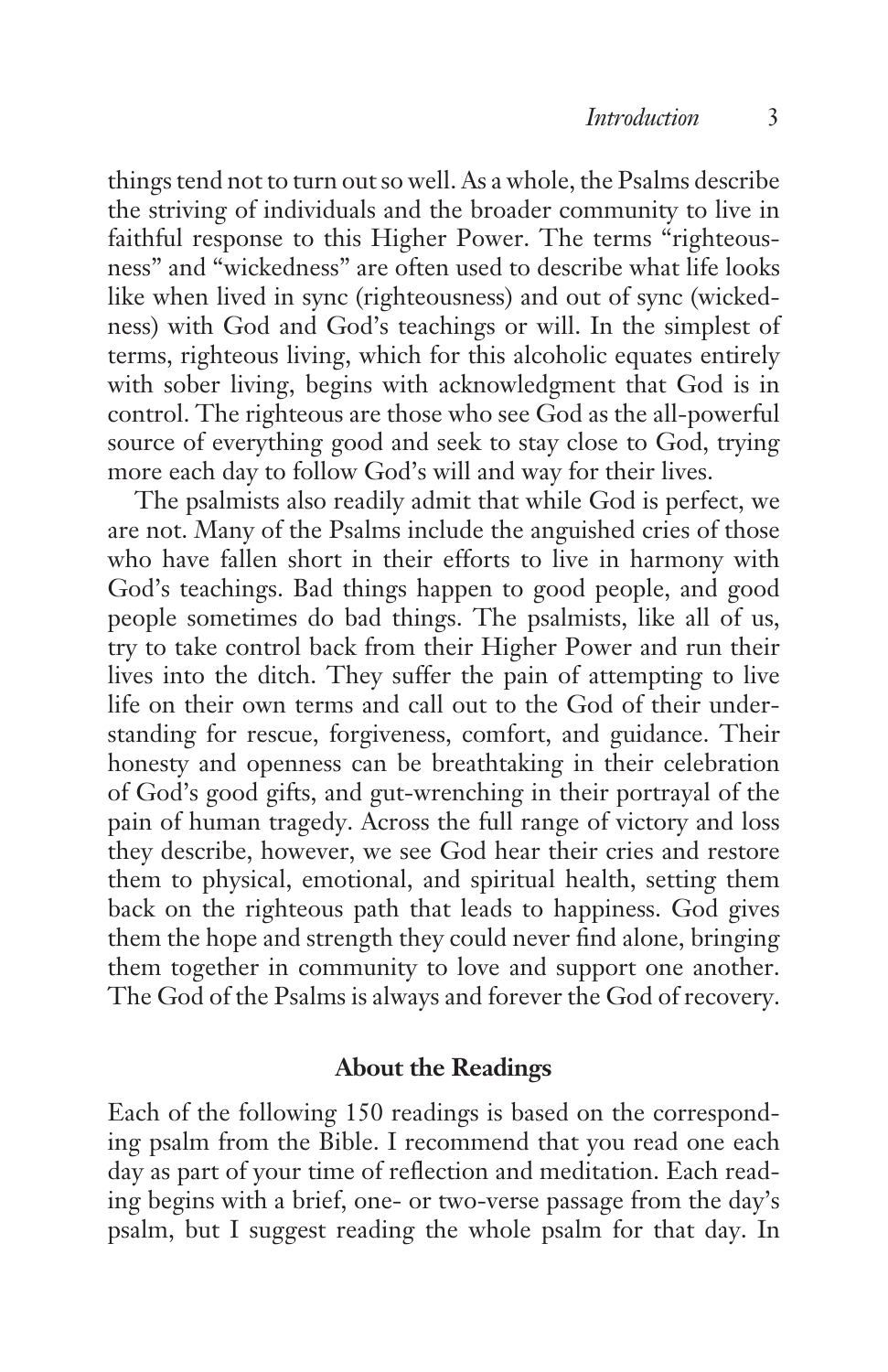many Christian Bibles they can be found near the middle, or you can pull the Psalms up on a Bible app or Bible website. The verses quoted in this book are taken from the New Revised Standard Version (NRSV) of the Bible, but you can choose whatever translation suits you. Just be aware that there could be some minor wording differences between the translation you are reading and the NRSV quotations in this book.

After reading the psalm, prayerfully pause before moving to the corresponding daily reflection for that psalm. In the reading for each day, I reflect on the challenges of sobriety and how the Psalms offer wisdom for those in recovery. I share stories from my own journey and principles I have learned from the program and fellowship of Alcoholics Anonymous. I draw heavily from the book *Alcoholics Anonymous*, affectionately known as the "Big Book" in AA circles, the *Twelve Steps and Twelve Traditions*, and the pamphlet the *Four Absolutes*.

I am not a biblical scholar, and there are certainly many people who know more about twelve-step recovery programs than I do. One of the important lessons I must learn as a recovering alcoholic is that I do not and cannot know everything. What I have also learned is that sharing my experience, strength, and hope with other alcoholics and addicts is important to maintaining my own sobriety. These writings are offered in that spirit.

At the end of each daily reflection is a suggested prayer. You can pray it silently to yourself or out loud. I am fairly confident your Higher Power will hear it either way! Each prayer ends with a request that God will keep us sober today. I believe there is no more important prayer for an alcoholic or addict.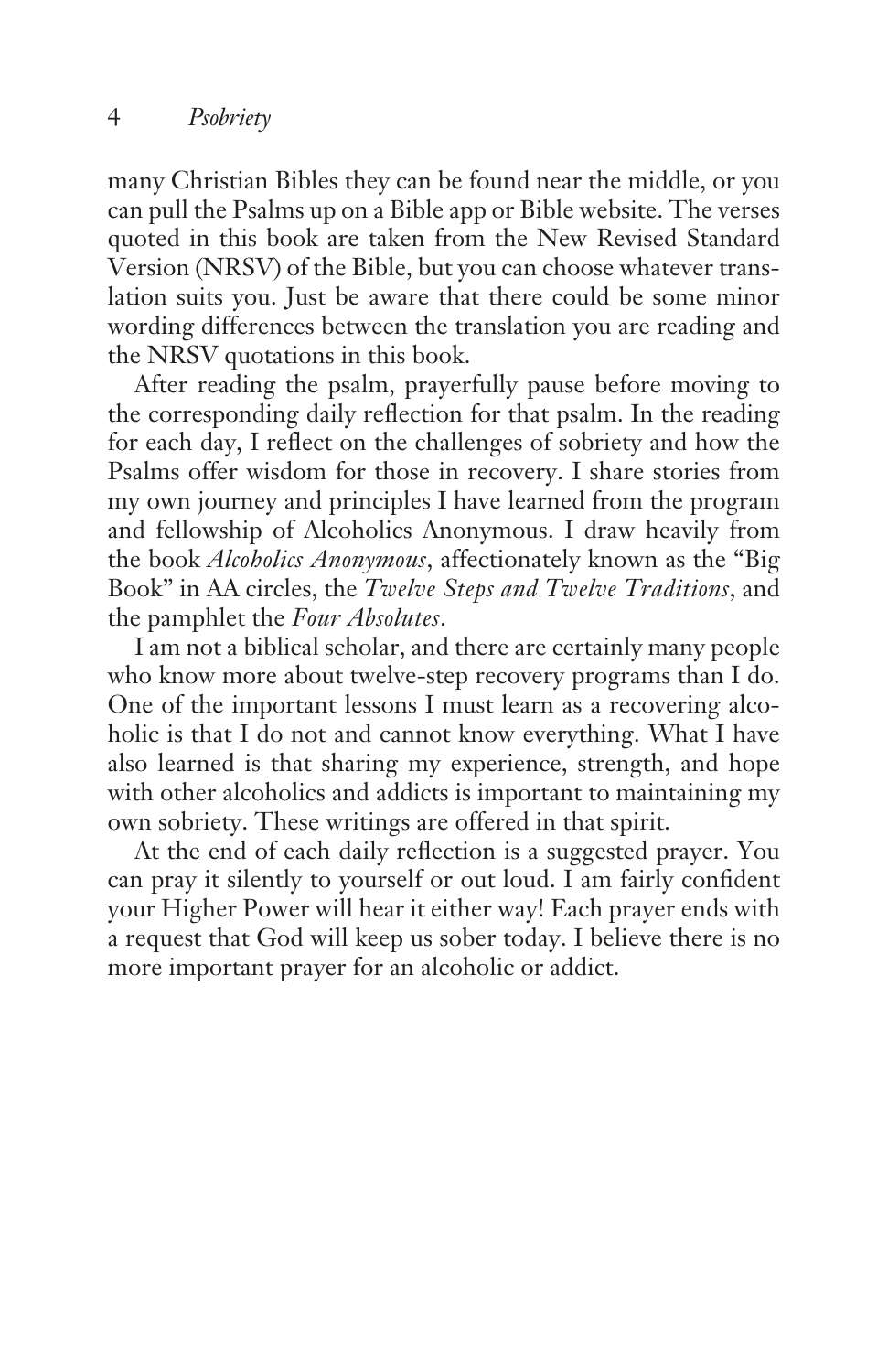The Daily Readings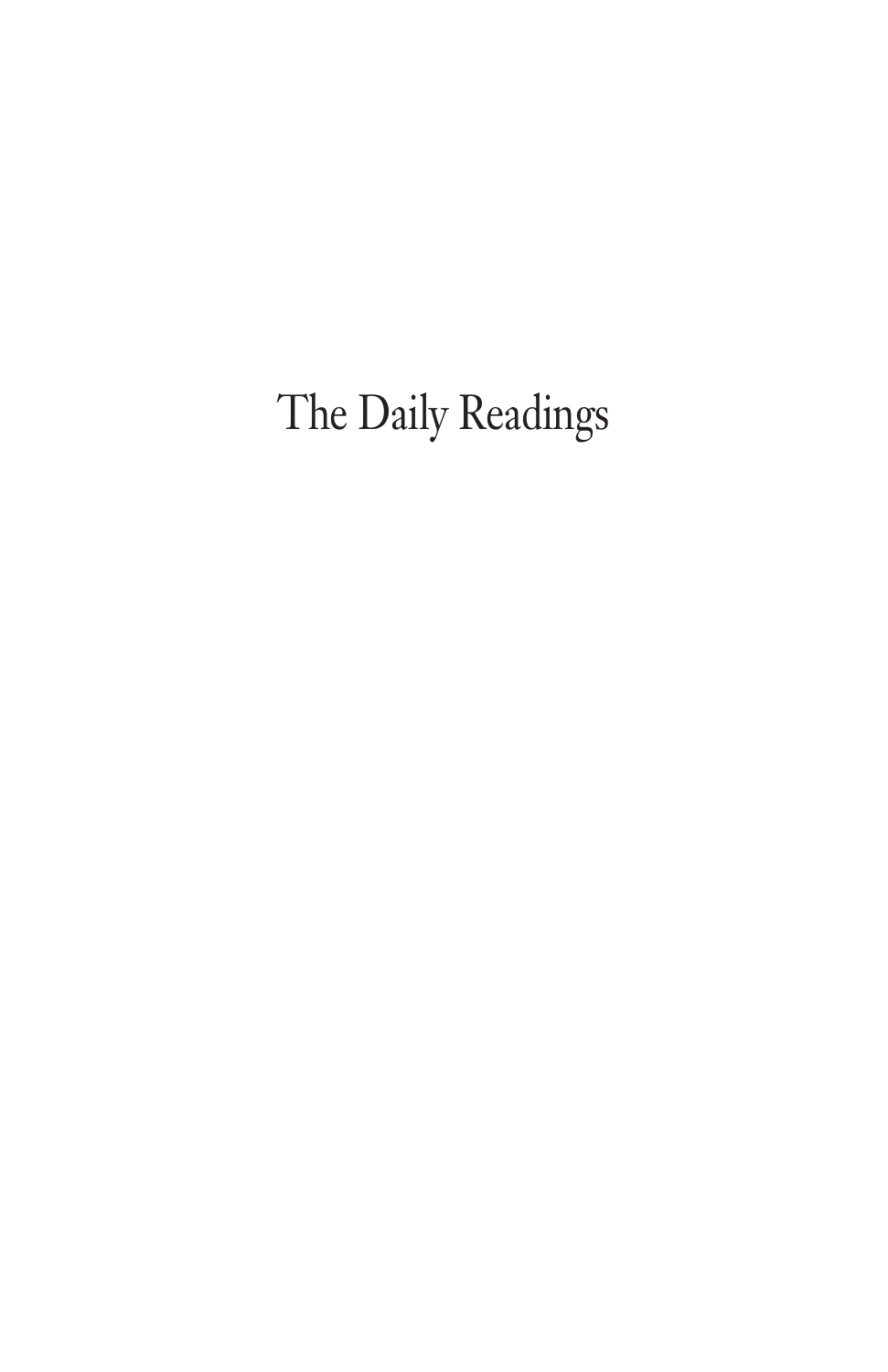Happy are those

who do not follow the advice of the wicked, or take the path that sinners tread, or sit in the seat of scoffers; but their delight is in the law of the LORD, and on his law they meditate day and night. (vv. 1–2)

This first psalm begins with a powerful word: Happy! How elusive happiness seemed on my first day without alcohol. I was very sick—physically, emotionally, and spiritually. My hands were shaking, my head throbbing, my stomach churning. I had lost my job, badly hurt the people who loved me most, and turned my back on the very idea of a Higher Power. I was broken, alone, and filled with despair.

I felt miles away from anything even remotely close to happy. Yet in the first words of the psalm, "Happy are those," was a glimmer of hope. There *are* those in the world who are happy. I saw them at an AA meeting I went to the evening of that first day without a drink. And I desperately wanted to feel what they felt.

There in verse 2 was a clue that I didn't fully understand yet. Those happy people find their delight in meditating on God's teachings "day and night." At this point, I was willing to try anything to stop the pain. So, I started reading a psalm, a section from the Big Book, and praying every day. It was the first step in a long journey of recovery. A journey toward happiness.

*God of happy people, thank you for giving us a glimpse of a better way. Please keep us sober today.*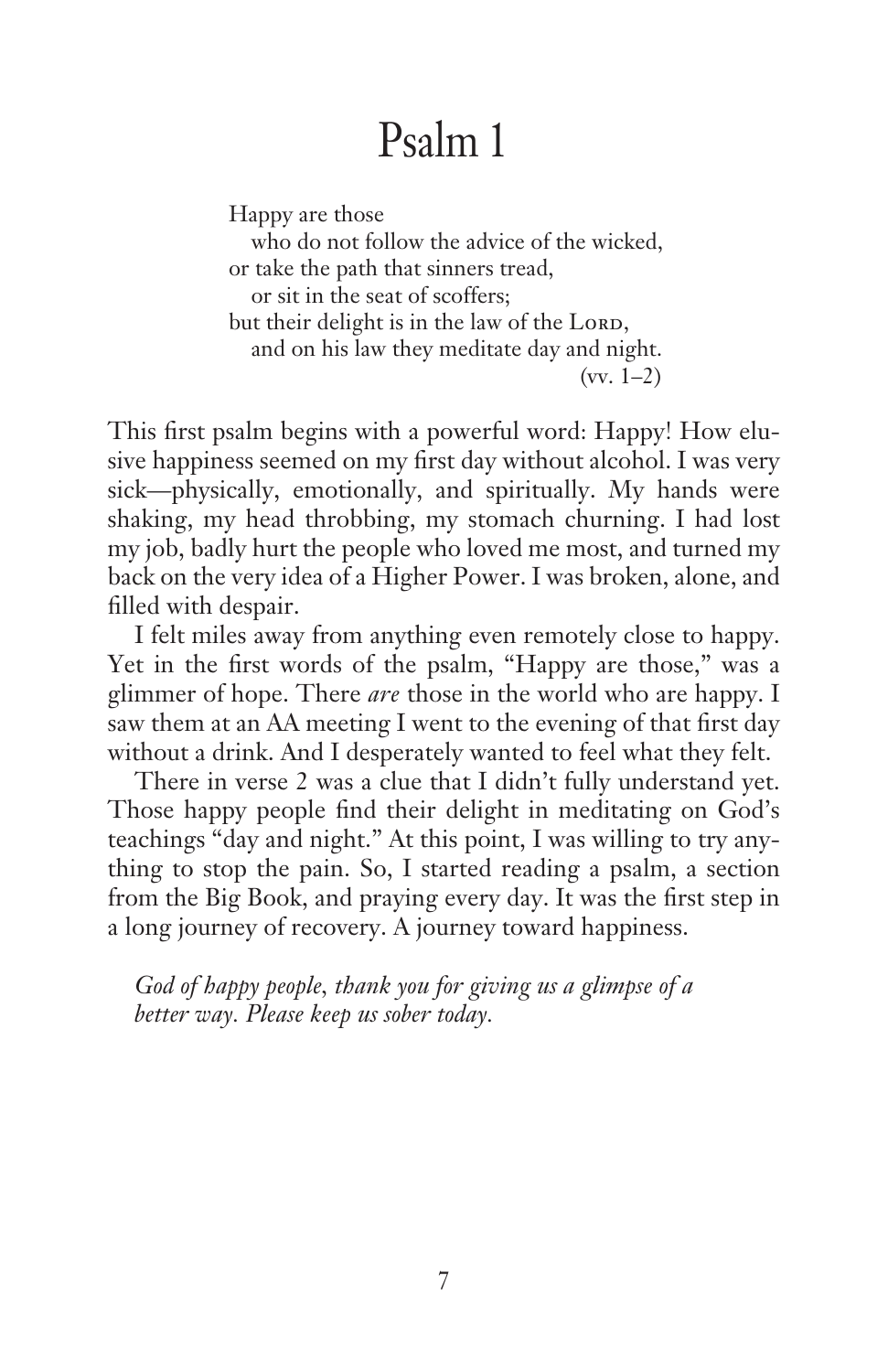I will tell of the decree of the LORD: He said to me, "You are my son; today I have begotten you. Ask of me, and I will make the nations your heritage, and the ends of the earth your possession." (vv. 7–8)

This psalm opens with earthly rulers plotting and planning ways to increase their power and control. For years, I thought I had to control everything and everyone in my life. I obsessed over it almost constantly, full of anxiety and fear that my carefully crafted plans would fall apart, that my plots would be in vain, as verse 1 says.

The more I tried—and failed—to control things, the more I drank. Sometimes I drank to calm my anxiety and quiet my racing mind. Other times I drank to console myself when my grand schemes fell apart. Like many addicts and alcoholics, I found only temporary relief. Alcohol and drugs might give us a momentary escape from troubles of our own making, but they always make things worse in the long run.

In Psalm 2, we read a magnificent promise from God: "You are my child; today I have begotten you." This God, our Father, has all power. No longer do we need to worry or be afraid, no longer do we need to plot in vain. The God of the Psalms invites us to find our rest and refuge in him. All we have to do is let go.

*All-powerful Creator, thank you for making us your children. Help us to let go of our need to control everything, and instead, turn it over to you. Please keep us sober today.*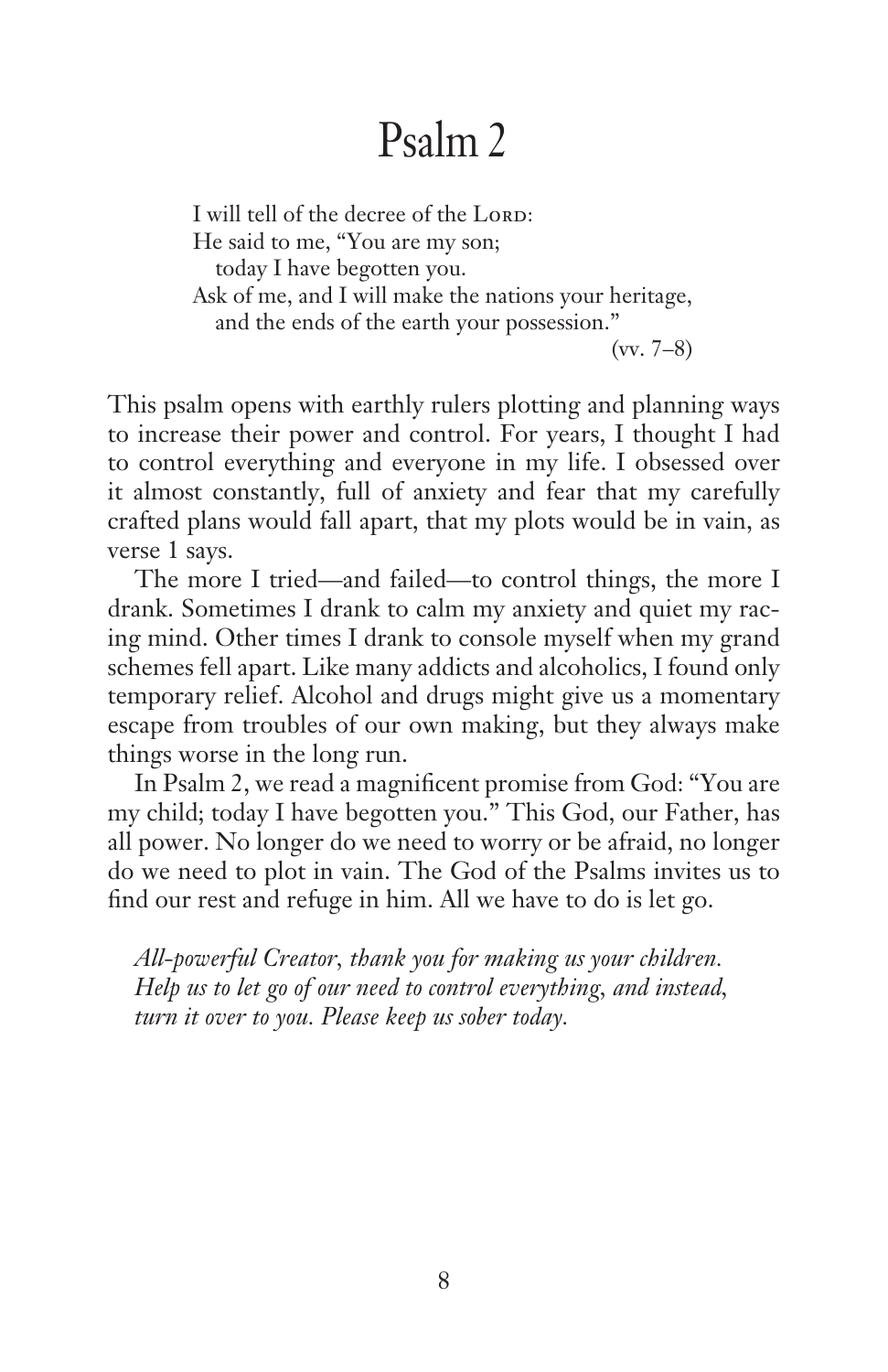I cry aloud to the Lord,

and he answers me from his holy hill.

. . . . . . . . . . . . .

I am not afraid of ten thousands of people who have set themselves against me all around. (vv. 4, 6)

When we first stop drinking and using, it can feel as if the whole world is conspiring against us like the foes in Psalm 3. Old friends want us to go out and party. Every commercial on television seems to be about alcohol. Even that little voice inside is saying, "Come on! Just one. No one will know!"

Sitting in my first AA meeting, I started thinking about two bottles of beer I still had at home in the fridge (I had drunk everything else). I thought maybe I should just polish those off when I got home, and *then* I would quit. I mean, I already paid for them, right?

As the meeting ended, a nice couple came up to me, introduced themselves and told me they were glad I had come. They said all I could do was just not drink, one day at a time. And then, the woman gave me a "healing spirit" coin with a small prayer on the back.

When I got home, I prayed the prayer on that coin and repeated the small prayer I had said the day before: "God, please help me!" Somehow, God answered my prayer. I felt a rush of strength come over me. I went to the fridge, got the two bottles of beer, opened them, and poured them down the sink. To me, that was evidence that God has the power to defeat alcohol, my biggest enemy.

*All-powerful God, thank you for saving us from our relentless foe. Please keep us sober today.*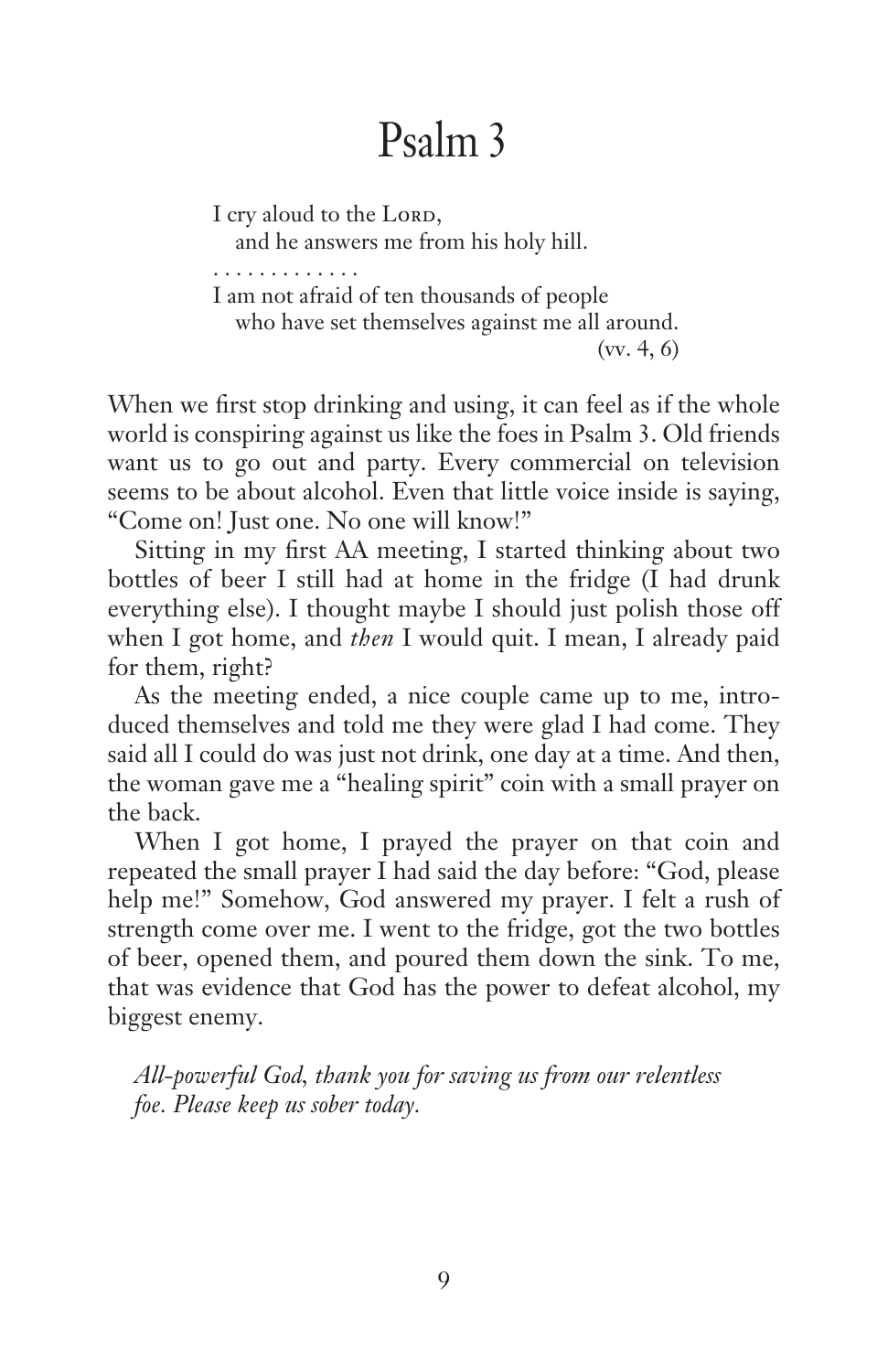You have put gladness in my heart more than when their grain and wine abound. I will both lie down and sleep in peace; for you alone, O Lord, make me lie down in safety. (vv. 7–8)

The psalmist here is suffering some ongoing trouble and asking God to rescue him. It would be nice if all our problems would disappear when we stopped drinking and using, but that's not usually how it works.

For most of us, the lies we told, the hurt we caused, and the damage we did—to ourselves and others—weren't magically wiped out when we put down the bottle. We come to realize that years of destructive behavior take a long time to overcome.

We learn to accept, though, that those wounds can only heal if we stop doing more harm. Getting drunk, getting high, no matter how badly we might want to, would only make things worse. We must begin to trust that the happiness that comes from our Higher Power is greater than when the "grain and wine abound." And, God won't give us a hangover!

*Help us to turn to you, God, instead of the bottle when the urge to drink or use hits. May we sleep in peace knowing that you will never abandon us. Please keep us sober today.*